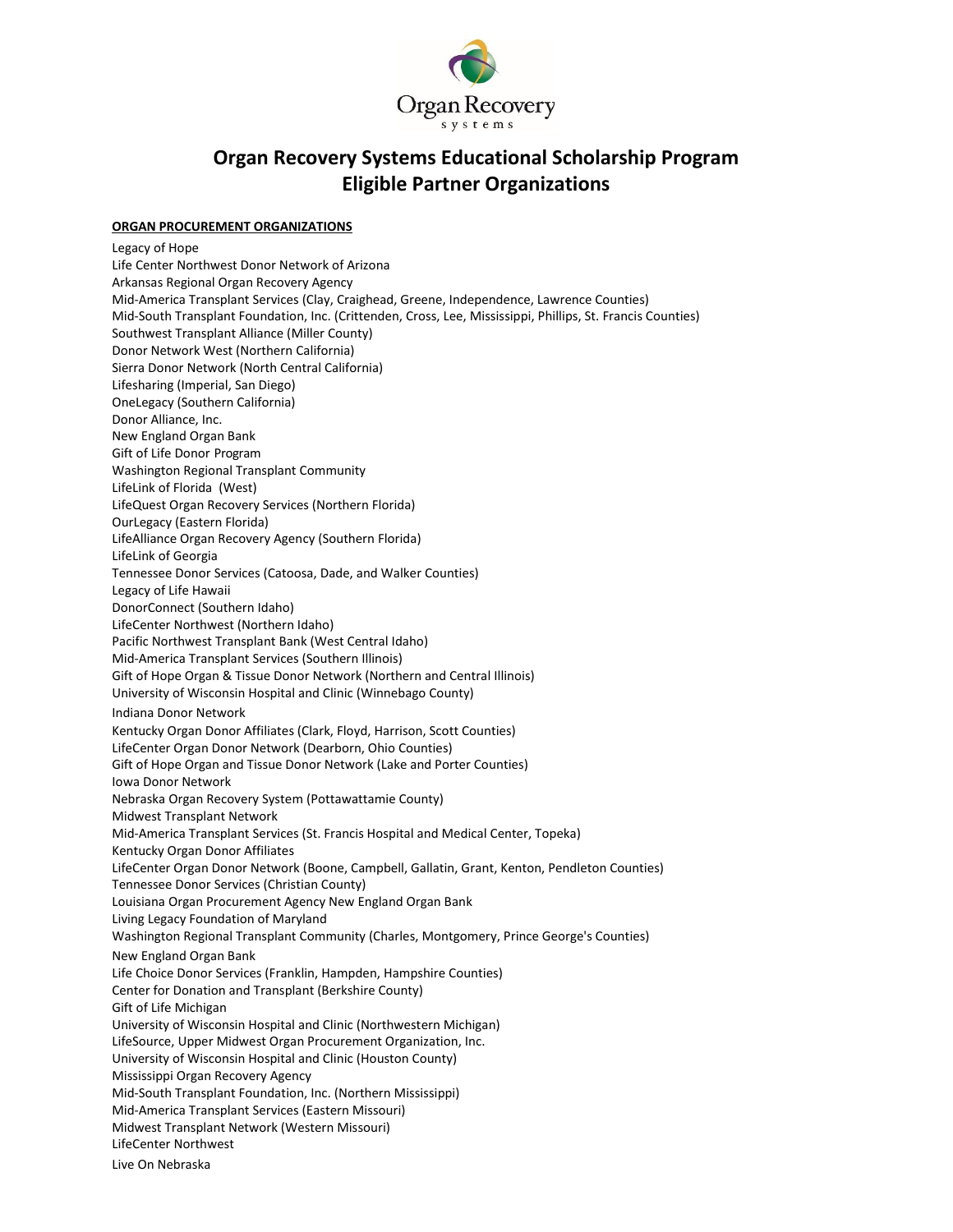Iowa Donor Network (Dakota County) Nevada Donor Network, Inc. DonorConnect (Elko County) Donor Network West (Northern Nevada) New England Organ Bank New Jersey Sharing Network (Northern and Central New Jersey) Gift of Life Donor Program (Southern New Jersey) New Mexico Donor Services Center for Donation and Transplant (Eastern New York) Center for Organ Recovery & Education (Chemung County) LiveOnNY (Southeastern New York) ConnectLife (Western New York) Finger Lakes Donor Recovery Network (Central New York) Carolina Donor Services (Eastern, Central North Carolina) LifeShare Carolinas (Southwestern and Western North Carolina) LifeNet Health (Currituck County) LifeSource Upper Midwest OPO, Inc. LifeBanc (Northeastern Ohio) Life Connection of Ohio (Northwestern, West Central Ohio) Lifeline of Ohio Organ Procurement Agency (Central, Southeastern Ohio) LifeCenter Organ Donor Network (Southwestern Ohio) Kentucky Organ Donor Affiliates (Lawrence County) LifeShare Transplant Donor Services of Oklahoma Pacific Northwest Transplant Bank The Center for Organ Recovery & Education (Western Pennsylvania) Gift of Life Donor Program (Eastern Pennsylvania) LiveOnNY (Pike County) LifeLink of Puerto Rico New England Organ Bank Sharing Hope SC LifeLink of Georgia (Aiken, Edgefield Counties) LifeShare Carolinas (York County) LifeSource, Upper Midwest Organ Procurement Organization, Inc. Mid-South Transplant Foundation, Inc. (Western Tennessee) Tennessee Donor Services (Central, Eastern Tennessee) LifeGift Organ Donation Center (Northern and Southeastern Texas) Texas Organ Sharing Alliance (Southern Texas) Southwest Transplant Alliance (Northeastern, Southeastern and West Texas) DonorConnect Center for Donation and Transplant (Addison, Bennington, Crittenden, Franklin, Grand Isle, Lamoille, Rultand Counties) New England Organ Bank LifeLink of Puerto Rico LifeNet Health Washington Regional Transplant Community (Metropolitan, D.C. and Northern Virginia) Carolina Donor Services (Pittsylvania, Danville City Counties) Tennessee Donor Services (Bristol City, Buchanan, Dickenson, Lee, Norton City, Russell, Scott, Syth, Tazewell, Washington and Wise Counties) LifeCenter Northwest Pacific Northwest Transplant Bank (Clark, Cowlitz, Skamania, Walla Walla Counties) Center for Organ Recovery & Education Kentucky Organ Donor Affiliates (Cabell, Wayne Counties) Lifeline of Ohio Organ Procurement Agency (Brooke, Hancock, Marshall, Ohio, Wood Counties) LifeNet Health (Berkeley, Morgan, Jefferson Counties) Versiti Organ & Tissue Donation (Southeastern Wisconsin) University of Wisconsin Hospital and Clinic LifeSource Upper Midwest Organ Procurement Organization, Inc. (Douglas, Pierce and St. Croix Counties) DonorConnect (Lincoln, Sweetwater, Uinita Counties) Donor Alliance, Inc.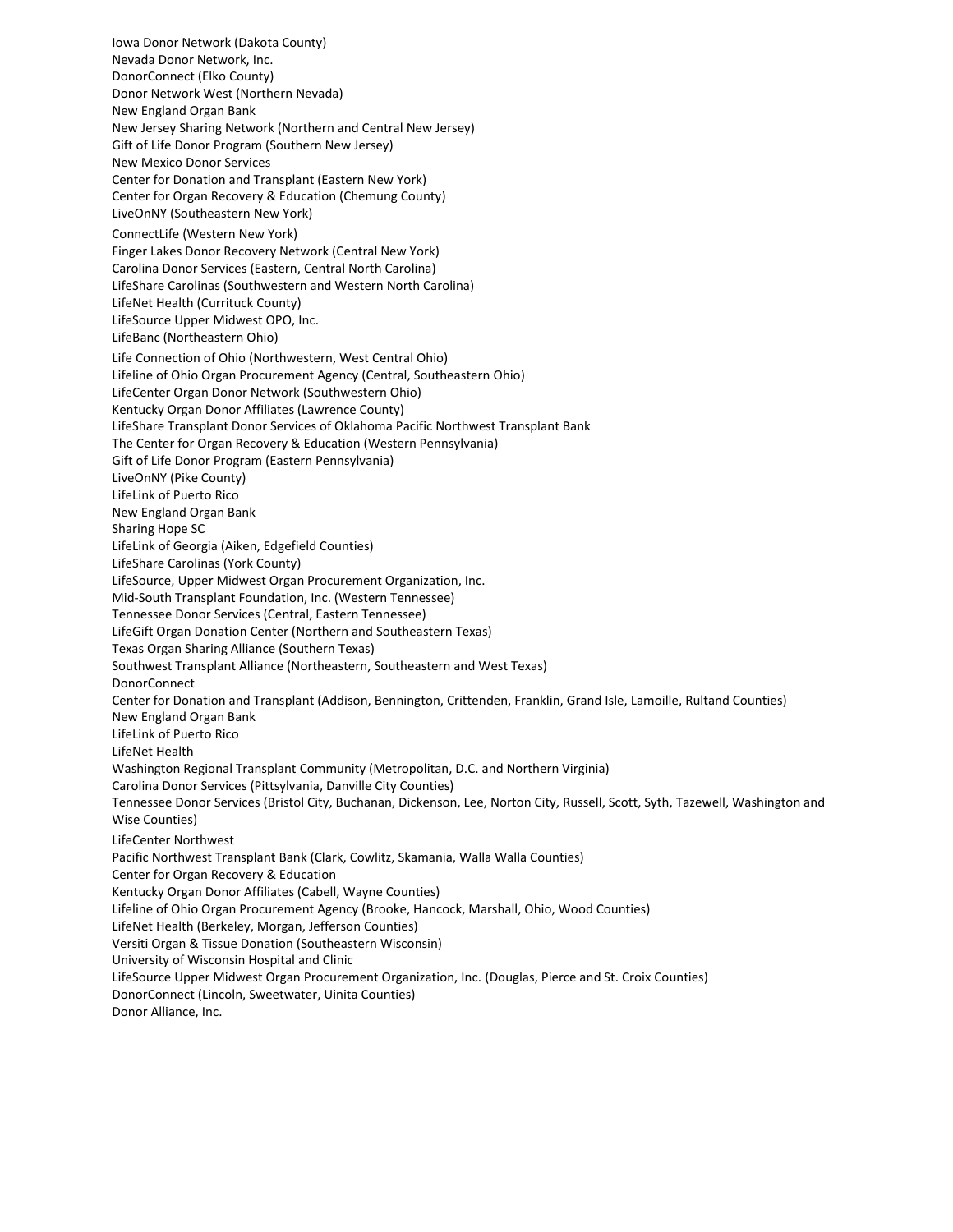## **TRANSPLANT CENTERS (AFFILIATED WITH HOSPITALS/CLINICS)\* \*Open to children of transplant team/center employees only**

[Children's of Alabama](http://www.childrensal.org/) [University of Alabama Hospital](https://uabmedicine.org/transplant) [Birmingham VA Medical Center](http://www.birmingham.va.gov/) [Baptist Medical Center](https://www.baptist-health.com/location/baptist-health-transplant-institute) [Arkansas Children's Hospital](http://www.archildrens.org/) [UAMS Medical Center](http://www.uams.edu/) [Phoenix Children's Hospital](http://www.phoenixchildrens.com/) [Banner-University Medical Center Phoenix](https://www.bannerhealth.com/) [Mayo Clinic Hospital](https://www.mayoclinic.org/departments-centers/transplant-center/home/orc-20203891?mc_id=us&utm_source=optn&utm_medium=l&utm_content=medicallistingtransplant&utm_campaign=mayoclinic&geo=national&placementsite=enterprise&invsrc=transplant&cauid=106867) [St. Joseph's Hospital and Medical Center](http://www.stjosephs-phx.org/) [Banner University Medical Center-Tucson](https://www.bannerhealth.com/) [City of Hope National Medical Center](http://www.cityofhope.org/home) CAGH - [Scripps Green](http://www.scripps.org/services/organ-and-cell-transplantation) Hospital [Loma Linda University Medical Center](https://lluh.org/transplant-institute) [Childrens Hospital Los](http://www.chla.org/) Angeles [Cedars-Sinai Medical Center](https://www.cedars-sinai.org/) [University of California at Los Angeles Medical Center](https://www.uclahealth.org/transplants/) [Keck Hospital of USC](http://transplant.keckmedicine.org/) [University of California Irvine Medical Center](http://www.ucirvinehealth.org/medical-services/transplant) [Saint Joseph Hospital](http://www.sjo.org/) [Lucile Salter Packard Children's Hospital at Stanford](http://www.stanfordchildrens.org/) [Sutter Medical Center Sacramento](http://suttermedicalcenter.org/) [University of California Davis Medical Center](http://www.ucdmc.ucdavis.edu/transplant/) [Sharp Memorial Hospital](http://www.sharp.com/transplant/index.cfm) [University of California San Diego Medical Center](http://health.ucsd.edu/) [Rady Children's Hospital and Health Center](http://www.rchsd.org/) [California Pacific Medical Center-Van Ness Campus](http://www.cpmc.org/advanced/transplant) [UCSF Medical Center at Mission Bay](http://www.ucsfhealth.org/) [University of California San Francisco Medical Center](http://www.ucsfhealth.org/) [Stanford Health Care](http://stanfordhospital.org/) [Harbor UCLA Medical Center](http://www.harbor-ucla.org/) [Children's Hospital Colorado](http://www.childrenscolorado.org/) [University of Colorado Hospital/Health Science Center](http://www.uch.edu/conditions/transplant-services/index.aspx) [Centura Transplant](http://www.porterhospital.org/) [Presbyterian/St Luke's Medical Center](http://www.pslmc.com/) [Hartford Hospital](http://www.harthosp.org/) [Yale New Haven Hospital](http://www.ynhh.org/) [Children's National Medical Center](http://www.childrensnational.org/) Medstar [Georgetown Transplant Institute](http://gumc.georgetown.edu/) [George Washington University Hospital](https://www.gwhospital.com/) [Washington Hospital Center](http://www.whcenter.org/) [Christiana Care Health Services](http://www.christianacare.org/) [Alfred I duPont Hospital for Children](http://www.nemours.org/about/location/nchaidhc.html) [Halifax Medical Center](http://www.halifaxhealth.org/) [Broward Health Medical Center](http://www.browardhealth.org/) [UF Health Shands Hospital](https://ufhealth.org/transplant-center/overview) [Memorial Regional Hospital/Joe DiMaggio Children's Hospital](http://www.jdch.com/html/medical-specialties/cardiac/programs-services/heart-transplant-program.html) [Memorial Regional Hospital](http://www.memorialregional.com/) [Mayo Clinic Florida](https://www.mayoclinic.org/departments-centers/transplant-center/home/orc-20203891) [Largo Medical](http://www.largomedical.com/) Center [Jackson Memorial Hospital University of Miami School of Medicine](http://www.miamitransplant.com/) [AdventHealth](https://www.adventhealthtransplantinstitute.com/) Orlando [Ascension Sacred Heart Pensacola](http://www.sacred-heart.org/) [Johns Hopkins All Children's Hospital](http://www.hopkinsallchildrens.org/) [Tampa General Hospital](http://www.tgh.org/) [Cleveland Clinic Florida Weston](http://my.clevelandclinic.org/florida/default.aspx) [Children's Healthcare of Atlanta at Egleston](http://www.choa.org/) [Emory University Hospital](http://www.transplant.emory.edu/) [Piedmont Hospital](http://www.piedmonttransplant.org/) [AU Medical Center, Inc.](http://www.augustahealth.org/) [The Queen's Medical Center](https://www.queens.org/the-queens-medical-center/services/transplant-center/transplant-center-qmc) [Iowa Methodist Medical Center](https://www.unitypoint.org/desmoines/services-transplant-center.aspx) [University of Iowa Hospitals and Clinics Transplant Programs](http://www.uihealthcare.org/) The Iowa City VA Health Care System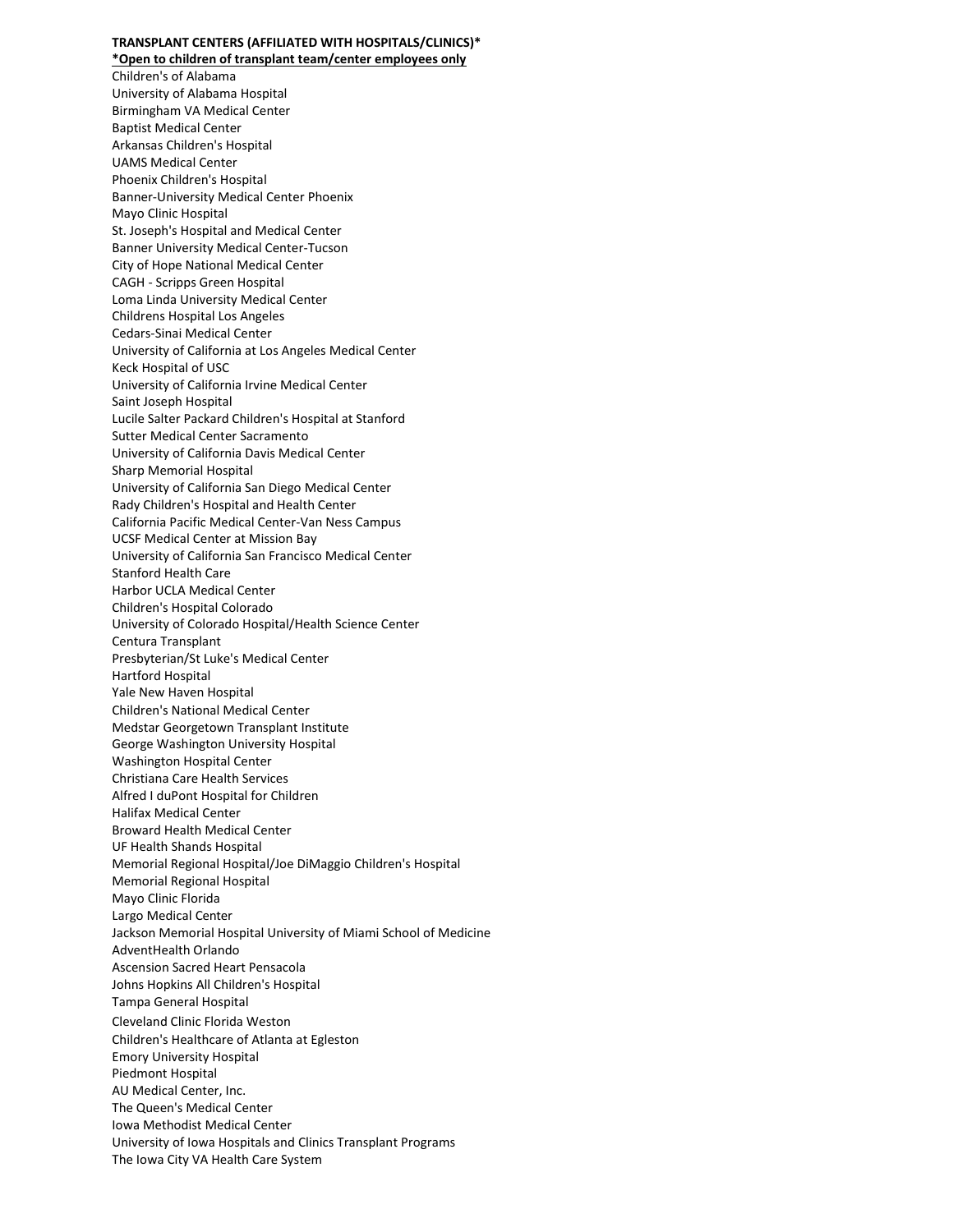[Ann & Robert H. Lurie Children's Hospital of Chicago](http://www.luriechildrens.org/) [Northwestern Memorial Hospital](http://www.nmh.org/) [Rush University](http://www.rush.edu/) Medical Center [University of Chicago Medical Center](http://www.uchospitals.edu/) [University of Illinois Medical Center](http://hospital.uillinois.edu/) [Edwards Hines Jr. Veterans Association MedicalCenter](https://www.hines.va.gov/) [Loyola University Medical](http://www.loyolamedicine.org/) Center [Advocate Christ Medical Center](http://www.advocatehealth.com/cmc/) [OSF Saint Francis Medical](http://www.osfsaintfrancis.org/) Center [Memorial Medical Center](http://www.memorialmedical.com/) [Lutheran Hospital of Fort Wayne](http://lutheranhospital.com/) [St Vincent Hospital and Health Care Center](http://www.stvincent.org/) [Indiana University Health](http://www.iuhealth.org/) [University of Kansas Hospital](https://www.kansashealthsystem.com/transplant) University [of Kentucky Medical Center](https://ukhealthcare.uky.edu/transplant-center) [Jewish Hospital](https://www.uoflhealthnetwork.org/transplant-care) [Norton Children's Hospital](https://nortonchildrens.com/) [Children's Hospital](http://www.chnola.org/) [Ochsner Foundation Hospital](http://www.ochsner.org/) [Tulane Medical Center](http://www.tuhc.com/) [Willis-Knighton Medical Center](http://www.wkhs.com/Locations/MedicalCenter.aspx) [Beth Israel Deaconess Medical Center](http://www.bidmc.org/) [Massachusetts General Hospital](http://www.massgeneral.org/transplant/) [Tufts Medical Center](https://www.tuftsmedicalcenter.org/) [Brigham and Women's Hospital](http://www.brighamandwomens.org/) [Boston Medical Center](http://www.bmc.org/) [Boston Children's Hospital](http://www.childrenshospital.org/) [Lahey Clinic Medical Center](http://www.lahey.org/) [Baystate Medical Center](http://www.baystatehealth.com/) [UMass Memorial Medical Center](http://www.umassmemorialhealthcare.org/umass-memorial-medical-center/services-treatments/surgery/services-we-provide/transplant-surgery) [Johns Hopkins Hospital](http://www.hopkinsmedicine.org/) [University of Maryland Medical System](http://www.umm.edu/transplant) [Walter Reed National Military Medical Center at Bethesda](http://www.wrnmmc.capmed.mil/) [Maine Medical Center](http://www.mmc.org/) [University of Michigan Medical Center](http://www.med.umich.edu/trans) [Children's Hospital of Michigan](http://www.dmc.org/) [Henry Ford Hospital](http://www.henryfordhealth.org/) Harper University Hospital Detroit Medical Center [Ascension St. John Hospital](https://healthcare.ascension.org/Specialty-Care/Surgery/Michigan-Kidney-Transplant-Specialty-Center) [Mercy Health Saint Mary's](http://www.smhealthcare.org/) [Spectrum Health](http://www.spectrumhealth.org/) [Helen DeVos Children's Hospital](http://www.helendevoschildrens.org/) [William Beaumont Hospital](http://www.beaumont.edu/) [Abbott Northwestern Hospital](http://www.allinahealth.org/Abbott-Northwestern-Hospital/Services/Transplantation-department/) [Children's Minnesota](https://www.childrensmn.org/) [Hennepin County Medical Center](http://www.hcmc.org/) [University of Minnesota Medical Center, Fairview](https://www.mhealth.org/) [Rochester Methodist Hospital \(Mayo Clinic\)](https://www.mayoclinic.org/departments-centers/transplant-center/home/orc-20203891?mc_id=us&utm_source=optn&utm_medium=l&utm_content=medicallistingtransplant&utm_campaign=mayoclinic&geo=national&placementsite=enterprise&invsrc=transplant&cauid=106867) [University of Missouri Hospital and Clinics](http://www.muhealth.org/services/gim/nephrology/-kidney-transplant-program-/) [Children's Mercy Hospital](http://www.childrensmercy.org/) [St Luke's Hospital of Kansas City](http://www.saintlukeshealthsystem.org/) [Research Medical Center](http://researchmedicalcenter.com/) [St. Louis Children's Hospital at Washington University Medical Center](http://www.stlouischildrens.org/) [Barnes-Jewish Hospital](http://www.barnesjewish.org/) [Cardinal Glennon Children's Hospital](http://www.cardinalglennon.com/) [SSM Health Saint Louis University Hospital](http://www.ssmhealth.com/sluhospital) [University of Mississippi Medical Center](http://www.umc.edu/) [University of North Carolina Hospitals](http://www.unchealthcare.org/) [Carolinas Medical Center](http://www.carolinasmedicalcenter.org/) [Duke University Hospital](http://www.dukehealth.org/) [Vidant Medical Center](http://www.vidanthealth.com/) [Wake Forest Baptist Medical Center](http://www.wakehealth.edu/) [Sanford Bismarck Medical Center](https://www.sanfordhealth.org/) [Sanford Medical Center Fargo](http://www.sanfordhealth.org/Locations/Community/Fargo%2CND) [Children's Hospital & Medical Center](http://www.childrensomaha.org/) [The Nebraska Medical Center](http://www.nebraskamed.com/)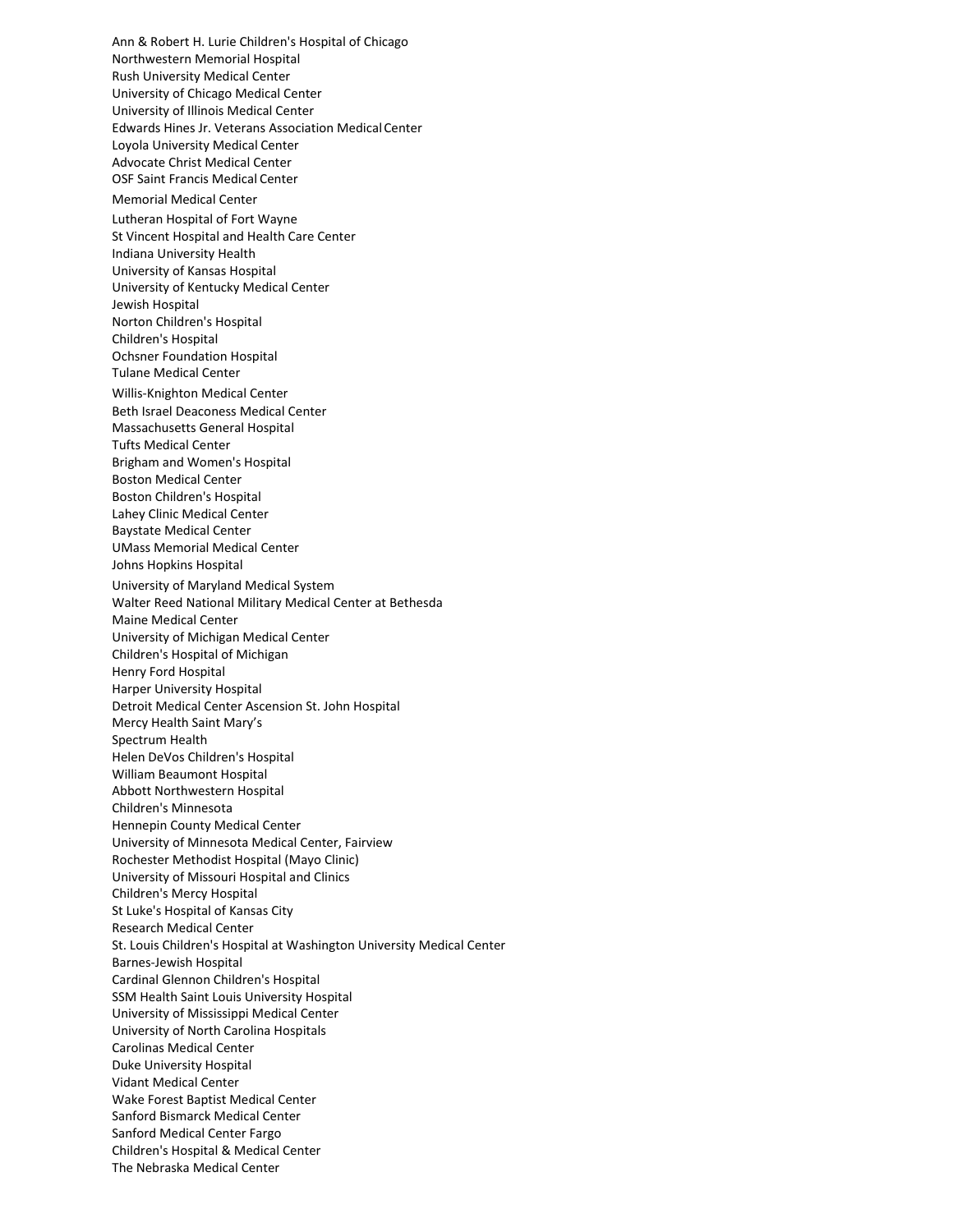[Mary Hitchcock Memorial Hospital](http://www.dhmc.org/) [Virtua Our Lady of Lourdes Hospital](http://www.lourdesnet.org/) [Hackensack University Medical Center](http://www.hackensackumc.org/) [Saint Barnabas Medical Center](http://www.saintbarnabas.com/) Robert Wood Johnson University Hospital [University Hospital](http://www.uhnj.org/) [Newark Beth Israel Medical Center](https://www.rwjbh.org/newark-beth-israel-medical-center/) [University Hospital, University of New Mexico Health Sciences Center](http://hospitals.unm.edu/) [Presbyterian Hospital](https://www.phs.org/doctors-services/services-centers/Pages/kidney-transplant-services.aspx) [University Medical Center of Southern Nevada](http://www.umcsn.com/) [Albany Medical Center Hospital](http://www.amc.edu/) [Montefiore Medical Center](http://www.montefiore.org/) [James J. Peters VA Medical Center](http://www.bronx.va.gov/) [State University of New York, Downstate Medical Center](http://www.downstate.edu/) [Erie County Medical Center](http://www.ecmc.edu/) [North Shore University Hospital/Northwell Health](http://www.northshorelij.com/transplant) [Long Island Jewish Medical Center-Cohen Children's Medical Center](https://childrenshospital.northwell.edu/) [NY Presbyterian Hospital/Columbia Univ. Medical Center](http://www.nyp.org/transplant/transplant-services) [New York-Presbyterian Hospital/Weill Cornell Medical Center](http://nyp.org/transplant/) [Mount Sinai Medical Center](http://www.mountsinai.org/) [New York University Medical Center](http://www.med.nyu.edu/Transplant/TX.html) [Strong Memorial Hospital, University of Rochester Medical Center](http://www.urmc.edu/) [University Hospital of State University of New York at Stony Brook](http://stonybrookmedicine.edu/patientcare/kidney_transplant_program) [State University of New York Upstate Medical University](http://www.upstate.edu/) [Westchester Medical Center](http://www.wcmc.com/) [Children's Hospital Medical Center](http://www.cincinnatichildrens.org/) [The Christ Hospital](http://www.thechristhospital.com/?id=44&sid=1) [University of Cincinnati Medical Center](http://uchealth.com/university-of-cincinnati-medical-center/) [University Hospitals of Cleveland](http://www.uhhs.com/) [The Cleveland Clinic Foundation](http://www.ccf.org/) [Nationwide Children's](http://www.nationwidechildrens.org/) Hospital [Ohio State University Medical Center](http://medicalcenter.osu.edu/) [University of Toledo Medical Center](http://uthealth.utoledo.edu/) [Integris Baptist Medical](http://www.integrisok.com/transplant) Center [OU Medical Center](http://www.oumedcenter.com/) [St John Medical Center](http://www.sjhealthsystem.com/) [Legacy Good Samaritan Hospital and Medical Center](http://www.legacyhealth.org/transplant) [Providence St. Vincent Medical Center](https://oregon.providence.org/location-directory/p/providence-st-vincent-medical-center/) [Oregon Health and Science University](http://www.ohsu.edu/) [VA Portland Health Care System](http://www.portland.va.gov/) [Lehigh Valley Hospital](http://www.lvh.org/) [Geisinger Medical Center](http://www.geisinger.org/) [UPMC Hamot](http://www.upmc.com/) [Pinnacle Health System at Harrisburg Hospital](http://www.pinnaclehealth.org/) [Penn State Milton S Hershey Medical Center](http://pennstatehershey.org/transplants) [Albert Einstein Medical Center](http://www.einstein.edu/) [St. Christopher's Hospital for Children](http://www.stchristophershospital.com/) [Thomas Jefferson University Hospital](http://www.jeffersonhospital.org/) [Temple University Hospital](https://www.templehealth.org/services/transplant) [Hospital of the University of Pennsylvania](http://www.pennhealth.com/) [Children's Hospital of Philadelphia](http://www.chop.edu/) [VA Pittsburgh Healthcare System](http://www.pittsburgh.va.gov/) [University of Pittsburgh Medical Center](http://www.upmc.com/Services/transplant/Pages/default.aspx) [Allegheny General Hospital](http://www.allhealth.edu/agh) [UPMC Children's Hospital of Pittsburgh](http://www.chp.edu/) Reading Hospital [Crozer-Chester Medical Center](http://www.crozer.org/) [The Lankenau](http://www.mainlinehealth.org/lankenau/kidney-transplant-program) Hospital [Auxilio Mutuo](http://www.auxilio.com/) Hospital [Cardiovascular Center of Puerto Rico and the Caribbean](http://www.cardiovascular.pr.gov/) [Rhode Island Hospital](https://www.lifespan.org/) [MUSC Children's](http://www.musc.edu/) Hospital [Medical University of South Carolina](http://www.musc.edu/) [Avera McKennan](http://www.averamckennan.org/amck/specialtyclinics/transplantinst/index.aspx) Hospital [Sanford Health/USD Medical Center](http://www.sanfordhealth.org/) [Erlanger Medical Center](http://www.erlanger.org/) [University of Tennessee Medical Center at Knoxville](http://www.utmedicalcenter.org/)